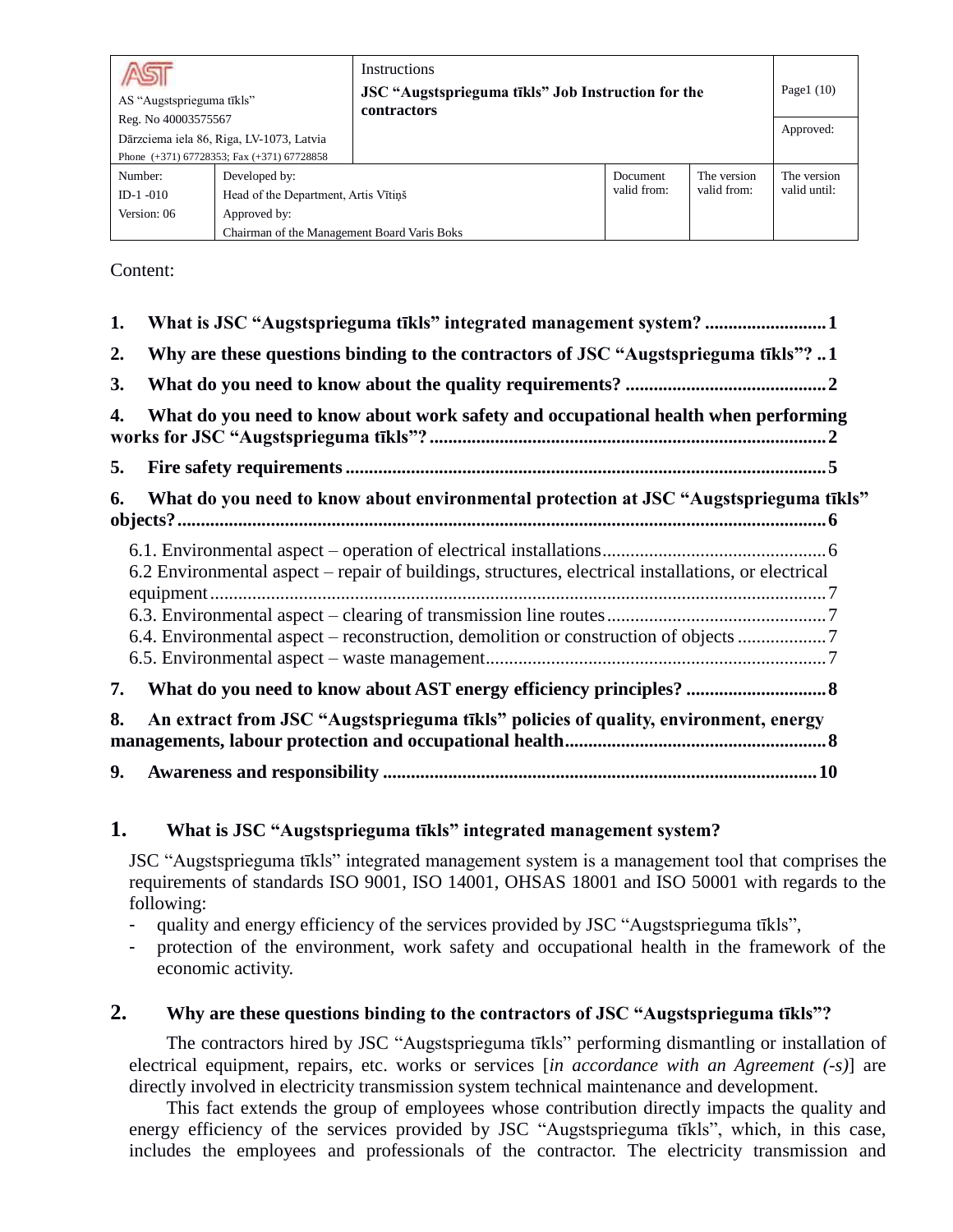| Number: ID-1 $-010$ | Instructions                              | Page $2(10)$ |
|---------------------|-------------------------------------------|--------------|
| Version: 06         | Job instruction AS "Augstsprieguma tīkls" |              |
|                     | the contractors                           |              |

maintenance of the equipment can be performed as qualitative, environmentally friendly and energy efficient only as qualitative, environmentally friendly and energy efficient the contractual works have been performed. The more informed contractor's personnel on the risks of the working environment, performing works safely, environmental protection and principles of energy efficiency, the more likely the contractor's personnel will not deteriorate its health and will not be hurt, will not harm the environment, and the works will be performed in an energy efficient manner.

Although JSC "Augstsprieguma tīkls", subject to the requirements of the regulatory enactments of Latvia, technical requirements, expertise and other factors, try their best to precisely define these requirements within the contracts, in order to minimize disagreements, the contractors personnel shall be guided by the principle: "don't know or in doubt, you better ask".

#### <span id="page-1-0"></span>**3. What do you need to know about the quality requirements?**

Each employee's work and contribution is crucial to the overall result.

As already mentioned above, the hired contractors are directly involved in the technical maintenance, development and operational safety of the electricity transmission system. Such quality criteria as interruption of power supply, voltage characteristics, network mode (in case of work delay), defects of electrical equipment and installation depend on the quality of the contractor.

If technical requirements, for the most part, are set by technical standards, the organizational issues, from the viewpoint of Latvian legislation and regulations, are a matter of an agreement between the Contracting Parties. Despite the positive trend that disagreements regarding implementation of a project or delays in project become less common, experience shows that it is still the organizational matters that remain the major weakness.

For reference, JSC "Augstsprieguma tīkls" usually appoints a person on its behalf, whose tasks include monitoring of implementation of the projects, monitoring repairs and coordinating issues. To improve cooperation with the contractors, it is recommended to deal with the outstanding issues as soon as possible by informing the responsible persons at JSC "Augstsprieguma tīkls", instead of postponing them at a later time. The consequences of delayed problems are more difficult to solve.

#### <span id="page-1-1"></span>**4. What do you need to know about work safety and occupational health when performing works for JSC "Augstsprieguma tīkls"?**

JSC "Augstsprieguma tīkls" may not always know the technology and methods of the contractor, and it may not be within our competence, but we can introduce you to the work environment risks that exist at JSC "Augstsprieguma tīkls" objects (for example, electromagnetic field intensity, the nearest electrical equipment under voltage, safe movement routes, etc) so that the work environment risks at JSC "Augstsprieguma tīkls" sites would not undermine the health and safety of the contractor's staff.

**4.1** The contractor may be allowed to start the work when a letter has been submitted with a list of workers involved in the project and the parties have agreed on a Project of works or other document (if necessary).

**4.2** When preparing the work site for the contractor, the staff shall be responsible for:

- the adequacy, completeness and correctness of security measures when preparing the work place, as well as for distribution of the work area (equipment disconnection, earthing, fencing, etc);
- the completeness, accuracy and quality of the initial instructing in the work place for the contractor's staff.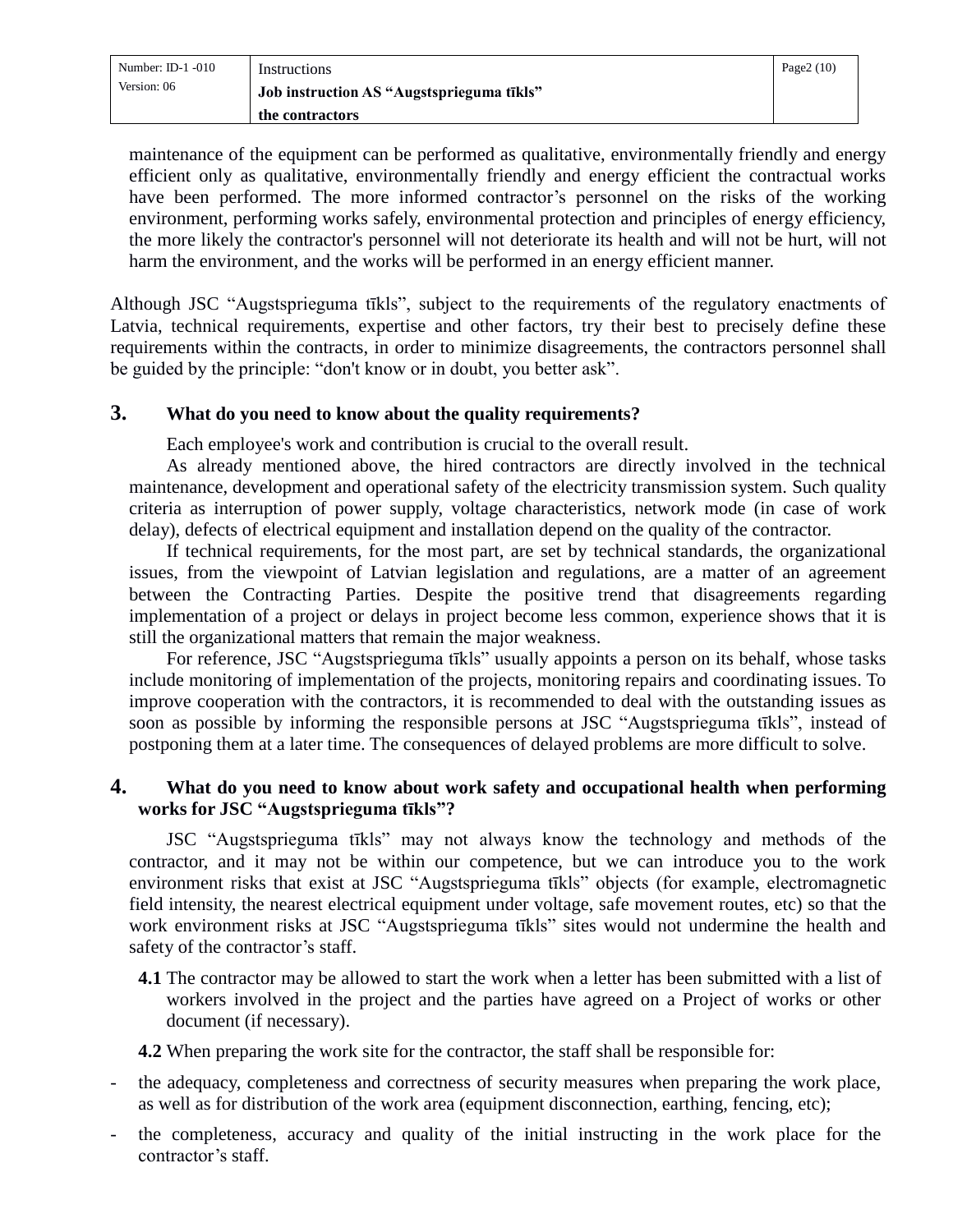**4.3** The staff of the contractor shall be responsible for:

- $-$  the relevance of the rights and safety groups of the staff;
- the compliance of the contractor's staff with the instructions received during the instructing as well as during the execution of the works;
- the compliance with the requirements of the national regulations for work with dangerous equipment and fire-hazardous works;
- the technical condition, adequacy and correct use of the collective and personal protective work equipment;
- $\hbar$  the fencing of the work place, the earthing and maintenance of safety notices and closing devices;
- the compliance with the requirements specified in the project of works or the work performance project;
- the quality of work performance and the compliance with the time limits;
- compliance with the provisions on labour protection while performing works at the territory of JSC "Augstsprieguma tīkls".
- **4.4** The contractor's staff performing the work must have valid certificates for electrical safety group (if necessary), for the right to work with dangerous equipment or other special jobs.
- **4.5** If the works are performed by employees of a foreign company who are not trained according to the 08.10.2013. Regulation of the Cabinet of Ministers No.1041 and the requirements of LEK 025, and who do not have a valid certificate for the electrical group, a supervisor shall be appointed.
- **4.6** The contractor's staff shall use personal protective equipment (helmets, etc.) throughout the territory of JSC "Augstsprieguma tīkls" in accordance with the safety signs and labour protection instructions.
- **4.7** The contractor is obliged to respect the work discipline and working arrangements, to comply with labour protection, hygiene and fire safety requirements.
- **4.8** The conditions of the work environment harmful to health are such working conditions due to which the employee can lose the ability to work, to get ill (including with occupational disease). The longer the exposure time to harmful factors, the more danger it causes to life and health. The employee working under harmful factors may get sick suddenly or over a longer time period.
- 4.8. The main health threatening work environment risk factors are: Factors related to physics:
	- **4.8.1** the microclimate increased or lowered temperature within the premises;
	- **4.8.2** meteorological conditions rain, snow, increased or lowered temperature, wind, solar radiation, etc.

Factors related to physical work:

**4.8.3** probability of injury by stumbling, falling from a height, injury due to falling objects, injuries due to hitting, scratching and cutting against constructions, animal bites;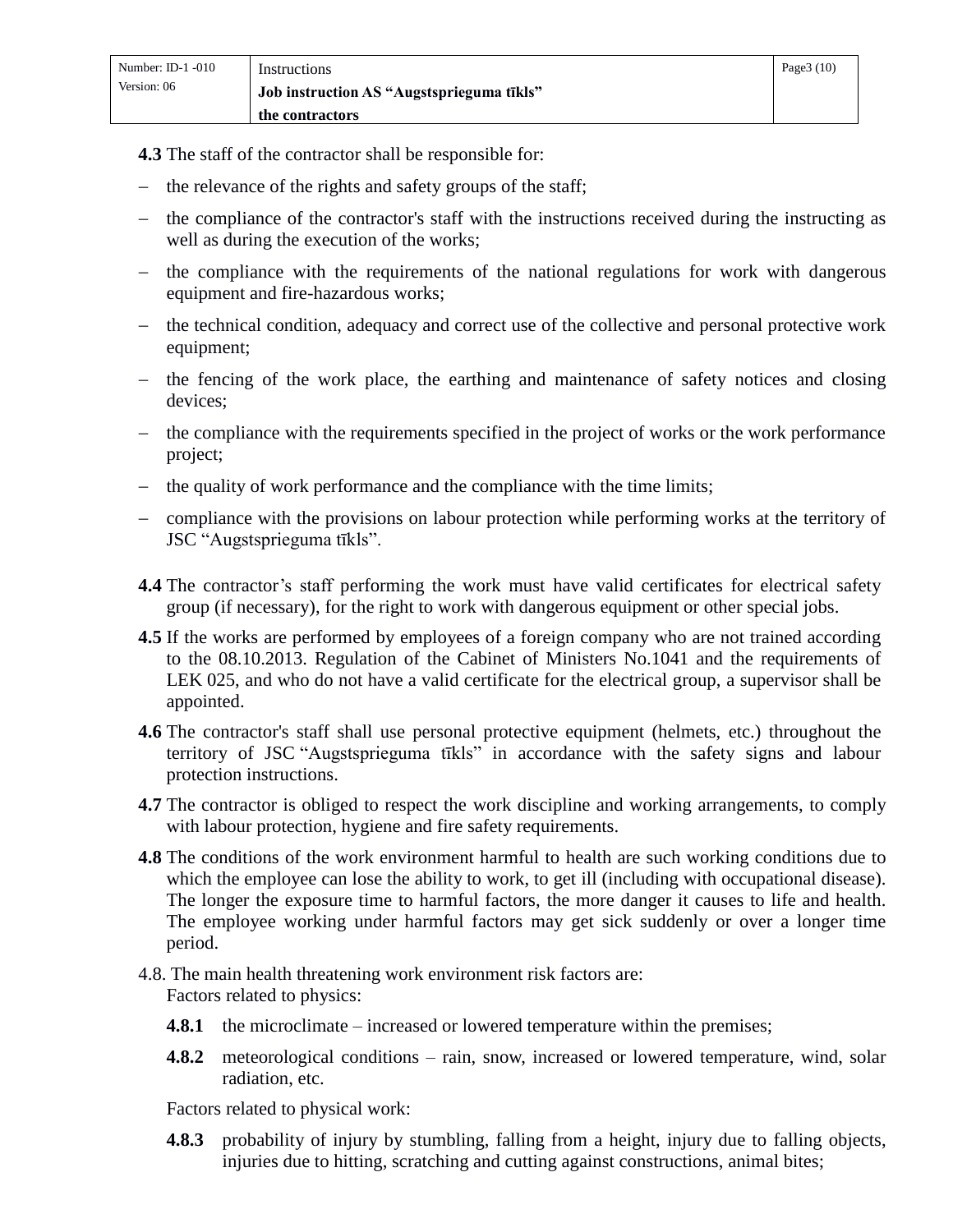**4.8.4** physical exercise, with walking longer distances;

Biological factors:

**4.8.5** ticks, *heracleum* plants, wasps and other insects, animal and snake bites;

Chemical factors:

- **4.8.6** insulation oil, various solvents, paints, etc., which may be contacted while repairs, reconstruction, or in case of damage to the equipment;
- **4.8.7** SF6 gas which can cause poisoning when decomposing, or it can cause lack of oxygen suffocation if it leaks within enclosed spaces. SF6 decomposition products may be recognized by the smell of rotten eggs;

Electrical factors:

- **4.8.8** electric shock risk when in contact with parts of installation under voltage in case of damages;
- **4.8.9** electric and magnetic field.

**4.9** Protective measures against the harmful conditions of the work environment:

- **4.9.1** Technical protective measures against harmful conditions of the work environment:
- organization of work place in accordance with the safety requirements for electrical installations;
- operation of equipment and work equipment in accordance with the requirements of work safety;
- strict compliance with the technological process;
- organization of work place in accordance with sanitary and ergonomic requirements;
- introduction and use of new, less hazardous technologies, equipment and substances;
- use of equipment, accessories and the personal protective equipment in accordance with labour protection requirements.
	- **4.9.2** To take into account the effects of seasonal weather when moving around, and not to perform activities which may endanger ones or other people's safety due to the weather conditions (wet, slippery, snowbound roads and equipment platforms, etc.). When moving through places difficult to get through (swamp, water barriers, forest windbreaks, thick snow etc.) one shall move according to the necessary safety requirements.
	- **4.9.3** All equipment not under repair shall be considered to be at work and it is not permitted to approach it closer than the Regulation of Cabinet of Ministers No.1041 allowed safety distances, irrespective of its actual working situation:
		- up to 20 kV not closer than 0.6 m;
		- 110 kV not closer than 1 m;
		- 330 kV not closer than 2.5 m.
	- **4.9.4** During a thunder storm one must not find himself under the overhead lines, separately growing trees, in the vicinity of poles or within an installation of distribution.
	- **4.9.5** If an employee notices signs of poisoning with SF6 nausea, dizziness, dyspnoea, etc., the victims must be immediately evacuated away from the site of poisoning in the fresh air. If it gets worse, one shall perform CPR (if necessary) and call for emergency medical assistance mentioning poisoning with sulphur hexafluoride (in medical terminology it is classified as a simple asphyxiant i.e. only suffocating gas).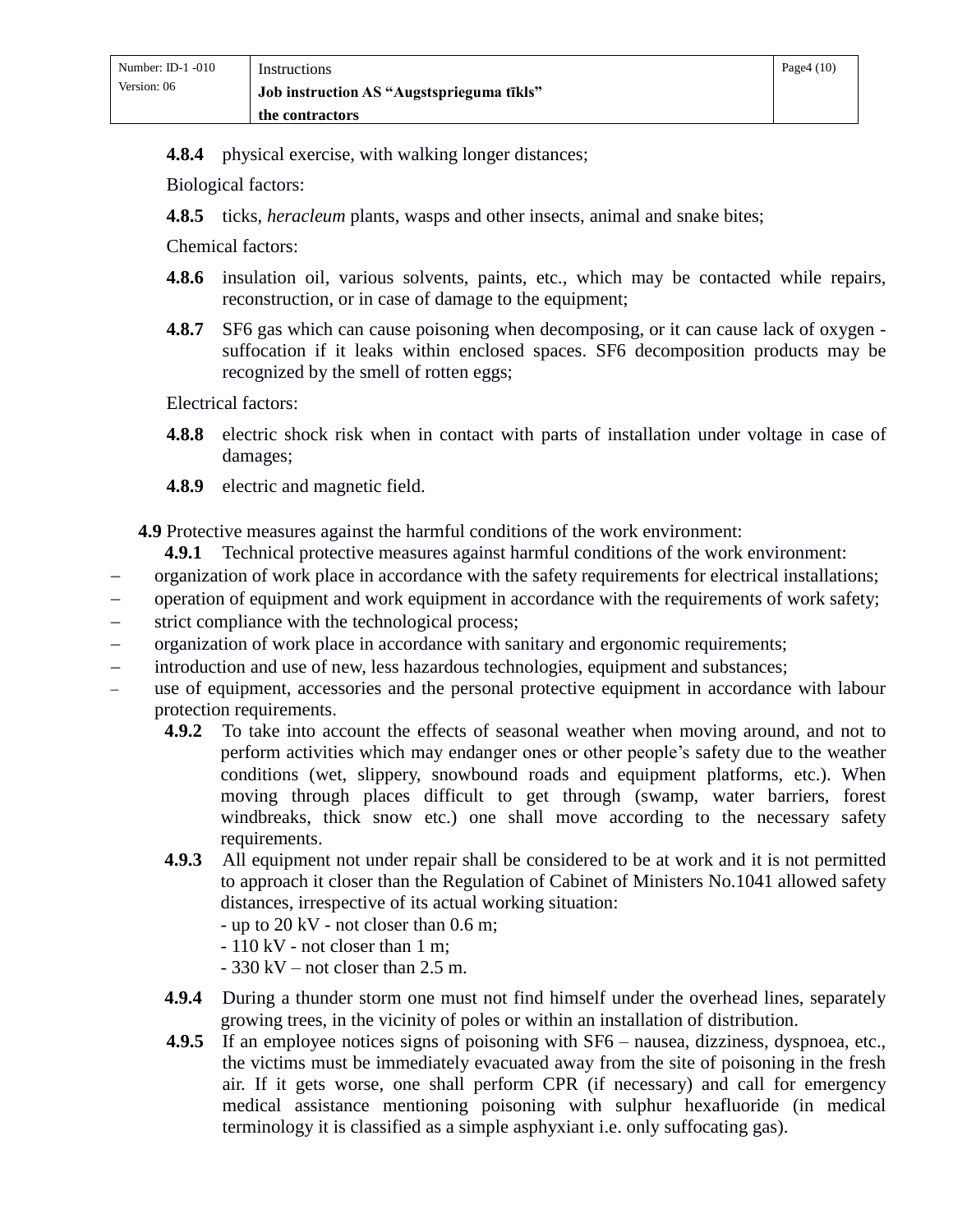| Number: ID-1 $-010$ | Instructions                              | Page $5(10)$ |
|---------------------|-------------------------------------------|--------------|
| Version: 06         | Job instruction AS "Augstsprieguma tīkls" |              |
|                     | the contractors                           |              |

- **4.10** Most common causes of accidents:
	- **4.10.1** electric shock, burns if not complying with the safety requirements when working in electrical installations;
	- **4.10.2** moving around the territory, spaces, stairs without caution results in falls causing fractures or bruising;
	- **4.10.3** traumas due to use of damaged tools, machines and protective equipment, as well as due to lack of the necessary protective equipment.

### **4.11** In the work premises employees must follow the following rules:

- not to enter premises that are not ones work place and the work does not require entering such premises;
- move around the rooms, corridors and especially the stairs with caution in order not to fall and not to get hurt; the premises must be adequately lit;
- premises shall be kept in order and clean;
- not to start or stop any machinery or equipment, which one has not been assigned to (with the exception of stopping it when in danger and otherwise an accident or incident becomes unavoidable);
- not to open containers with an unknown liquid or other substances, not to use such fluids as to not become intoxicated;
- if one sees that a colleague does not comply with the safety requirements, one shall immediately stop him and show him the correct working methods, if necessary, report to their direct manager;
- not to do work that one has not been assigned to and that does not fall within ones scope of responsibilities.
- **4.12** Always remember that electricity, unlike other forms of energy, have several features, most dangerous of which is that an electric current is not visible, its presence can be detected only with special devices.

# <span id="page-4-0"></span>**5. Fire safety requirements**

- 5.1. Staff action:
- One has the responsibility to prevent the outbreak of the fire or activities, which may cause fire, as well as, when in construction site, to immediately evacuate when a fire alarm goes off or a fire comes in sight.
- The evacuation from the premises and buildings shall be carried out through any evacuation exit possible;
- The staff whose vehicles are located next to the burning buildings, fire hydrants and drive-up roads shall immediately move their vehicles;
- Extinguishing the fire in electrical equipment shall be prohibited;
- In case of fire on the site, one shall call without delay **112** (**901** or **9112** *from the local communications network, Network Dispatchers of the AST Dispatch Department - from local telephone phone* **25484** or **Mobile 929342139**), and call the fire department and the staff who allowed to work, and act in accordance with the instructions received while instructing.
- If the fire does not set off the automatic fire detection and alarm system (fire alarm), one shall start it by breaking the glass and pressing the button of signalling apparatus within the red housing located in visible places within the building - in corridors or vestibule, or notify the security guard;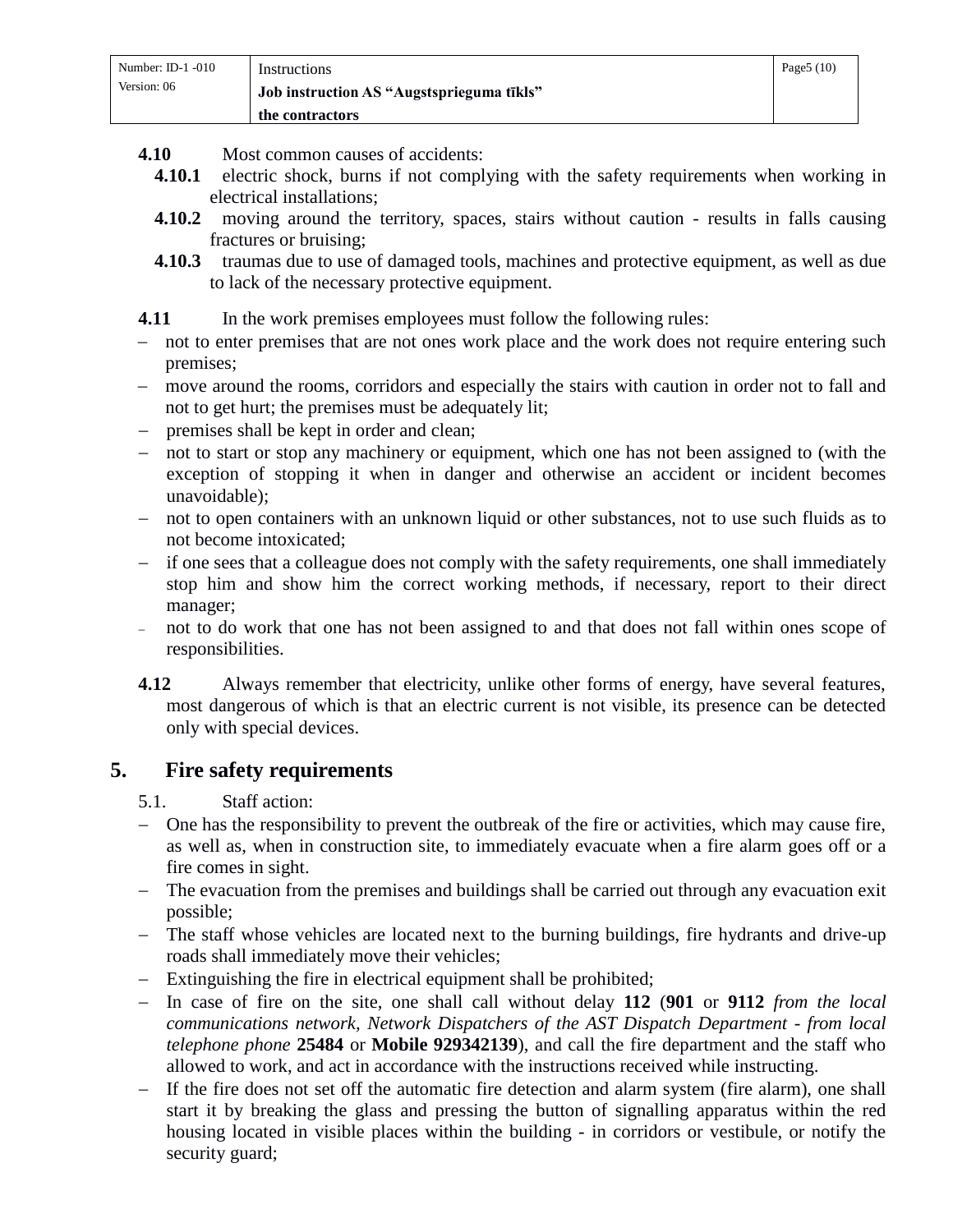- $-$  If there is human health and life threatening situation, one must immediately leave the work place and inform the other employees. One shall immediately take measures in order to prevent work colleagues and / or other people from entering the danger zone.
- After the evacuation, returning to the buildings, premises, where the fire alarm went off shall be allowed only by a security guard or the person responsible for the object;

5.2. While staying and performing works at the AST objects, one must comply with fire safety rules.

- 5.3. The main causes of the fire:
- $-$  recklessness with fire:
- irregularities in service of the electrical grid and electrical installations;
- irregularities in service of electrical household appliances;
- smoking in inappropriate places;
- irregularities in the performance of welding works.
- 5.4. Smoking on the premises and territory of JSC "Augstsprieguma tīkls" is prohibited. Smoking is allowed only in places specially equipped for this purpose.
- 5.5. Dirty wiping materials shall be collected in tanks intended for this purpose.
- 5.6. One shall prevent that flammable materials accumulate in working areas (dust, particles, sawdust, shavings, etc.). One should always keep the territory and premises clean and orderly. All flammable waste shall be systematically removed to specially intended places. When finishing work, one shall not leave flammable waste or highly flammable liquids at the work premises.
- 5.7. Access to fire extinguishing equipment shall always be kept free.
- 5.8. The evacuation exit corridors, passageways and stairwells must not be blocked up.
- 5.9. The condition of heating devices, ventilation systems and electrical installations shall be followed up and any damages which might cause the fire shall be reported immediately to the employer.

### <span id="page-5-0"></span>**6. What do you need to know about environmental protection at JSC "Augstsprieguma tīkls" objects?**

JSC "Augstsprieguma tīkls" has defined that its operation will be guided by the working methods which are environmentally sound or the negative impact on the environment is as small as possible.

This decision is reinforced by the condition that treatment of contaminated environment is expensive and time-consuming.

The cause or reason that can change the quality of the environment is called the environmental aspect. The hired contractors may affect the following environmental aspects:

- operation of electrical installations;
- repairs of buildings, structures, electrical installations or electrical equipment;
- clearing of transmission line routes;
- reconstruction, dismantling or construction of buildings, structures;
- waste management;

# <span id="page-5-1"></span>**6.1. Environmental aspect – operation of electrical installations**

When operating the equipment, there is a risk of defects, which may result in environmental pollution from chemical substances and mixtures of products (including oil), leaks in the soil, soil and groundwater contamination. In the cease of oil leak from the transformer, there is a possibility that the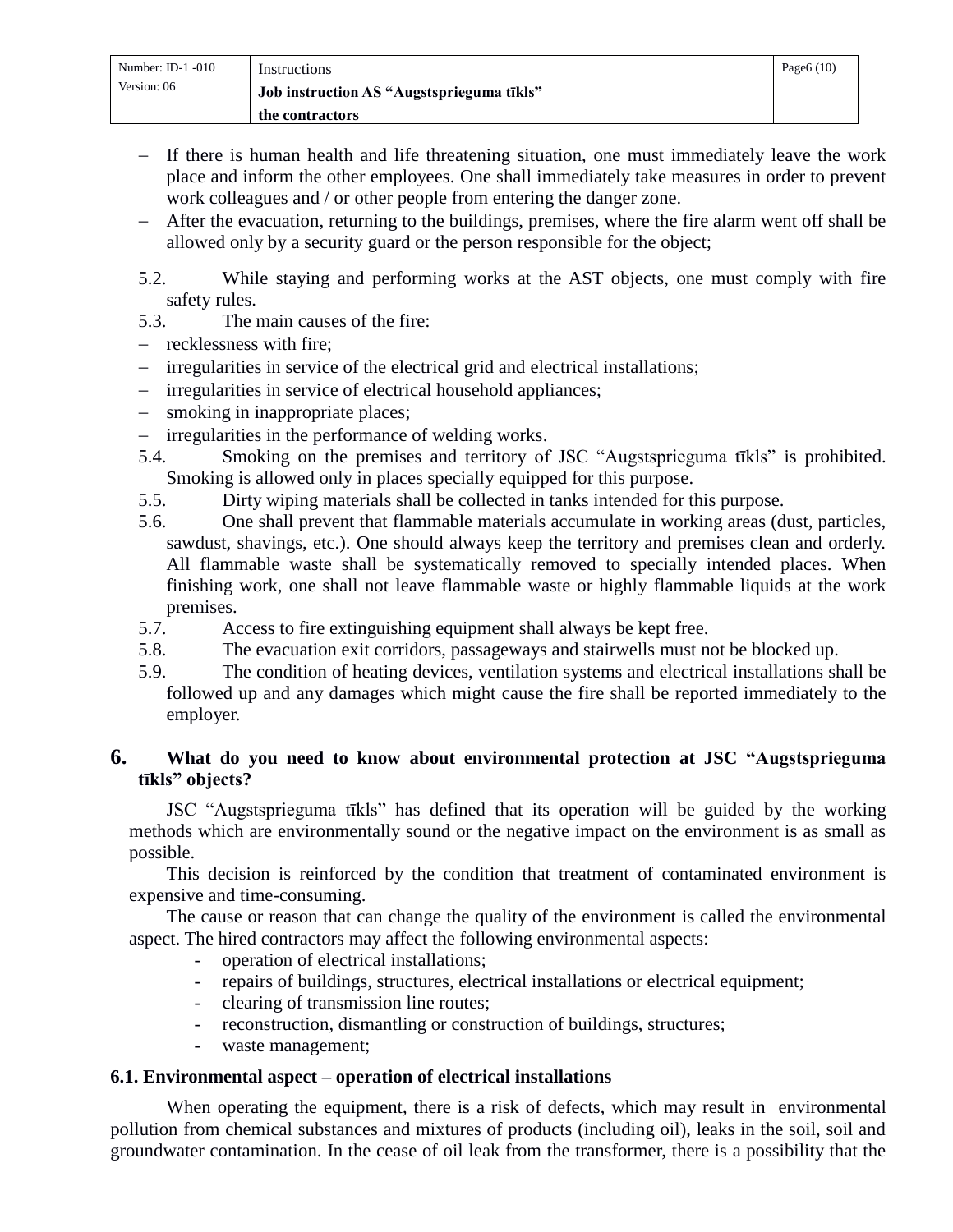| Number: ID-1 $-010$ | Instructions                              | Page $7(10)$ |
|---------------------|-------------------------------------------|--------------|
| Version: 06         | Job instruction AS "Augstsprieguma tīkls" |              |
|                     | the contractors                           |              |

nature of the defect forms conditions for inflammation and burning of oils, which increases environmental pollution. The human factor is fundamental to the machine operations, because the lack of knowledge, inattention, negligence, etc. can cause environmental pollution resulting from human acts or omissions.

### <span id="page-6-0"></span>**6.2 Environmental aspect – repair of buildings, structures, electrical installations, or electrical equipment**

Without the technology or incomplete work technology, there may be environmental pollution by hazardous substances – oil, paints, solvents, sulphur hexafluoride etc. Absorbents should be used when performing works with oil in order to prevent environmental pollution. The used absorbents shall be properly managed. Environmental pollution while repairing electrical installations and electrical equipment may be caused by a human action or inaction (insufficient knowledge, inattention, negligence, etc.).

After completing the repairs, waste shall be managed by paying attention on the classification of the waste (household waste, hazardous waste or production waste). Mixing types of waste it is not acceptable, particularly mixing of hazardous waste.

#### <span id="page-6-1"></span>**6.3. Environmental aspect – clearing of transmission line routes**

As a significant environmental aspect of transmission line routes clearing process is the forest, thatch etc. fire raging, which may result in causing material losses, threats to human life and health, substantial damage to the environment. When clearing the transmission line routes, the technical condition of the cleaning tools and machines shall be followed up. In case of derogations or damages, the works shall be stopped and the defects or faults shall be repaired or other (reserve) tools and machines shall be used.

The works are to be coordinated with the land owner or possessor thereof, in order to comply with the requirements and to avoid damage or inconvenience to the landowner or possessor.

Upon completion of the work, one shall pay attention to the wood residues – are they managed in accordance with the requirements and do not cause the fire hazard. One shall verify that no waste is left, including whether felled trees and tree branches are managed in accordance with the requirements, and whether the roads, fields or crops are not damaged, and whether the land owners or possessors have no complaints.

#### <span id="page-6-2"></span>**6.4. Environmental aspect – reconstruction, demolition or construction of objects**

Notwithstanding the technological, fire safety measures, the waste management conditions may cause material losses, environmental pollution by hazardous substances, additional waste, including hazardous waste. Acting incompetently and irresponsibly may cause inconvenience to work efficiency and place difficulties on everyday normal activities of the people of adjacent areas (damaged teritory, roads, damaged drainage system, submerged or wet areas). These conditions will lead to claims, mutually unpleasant negotiations or penalties.

#### <span id="page-6-3"></span>**6.5. Environmental aspect – waste management**

Inadequate management of waste may significantly increase the environmental pollution (the mixing of hazardous waste with municipal waste and the mixing of various types of hazardous waste, using inappropriate tare or packaging.), may lead to contamination of the environment. Environmental pollution may be increased by human action or inaction (insufficient knowledge, inattention, negligence, etc.).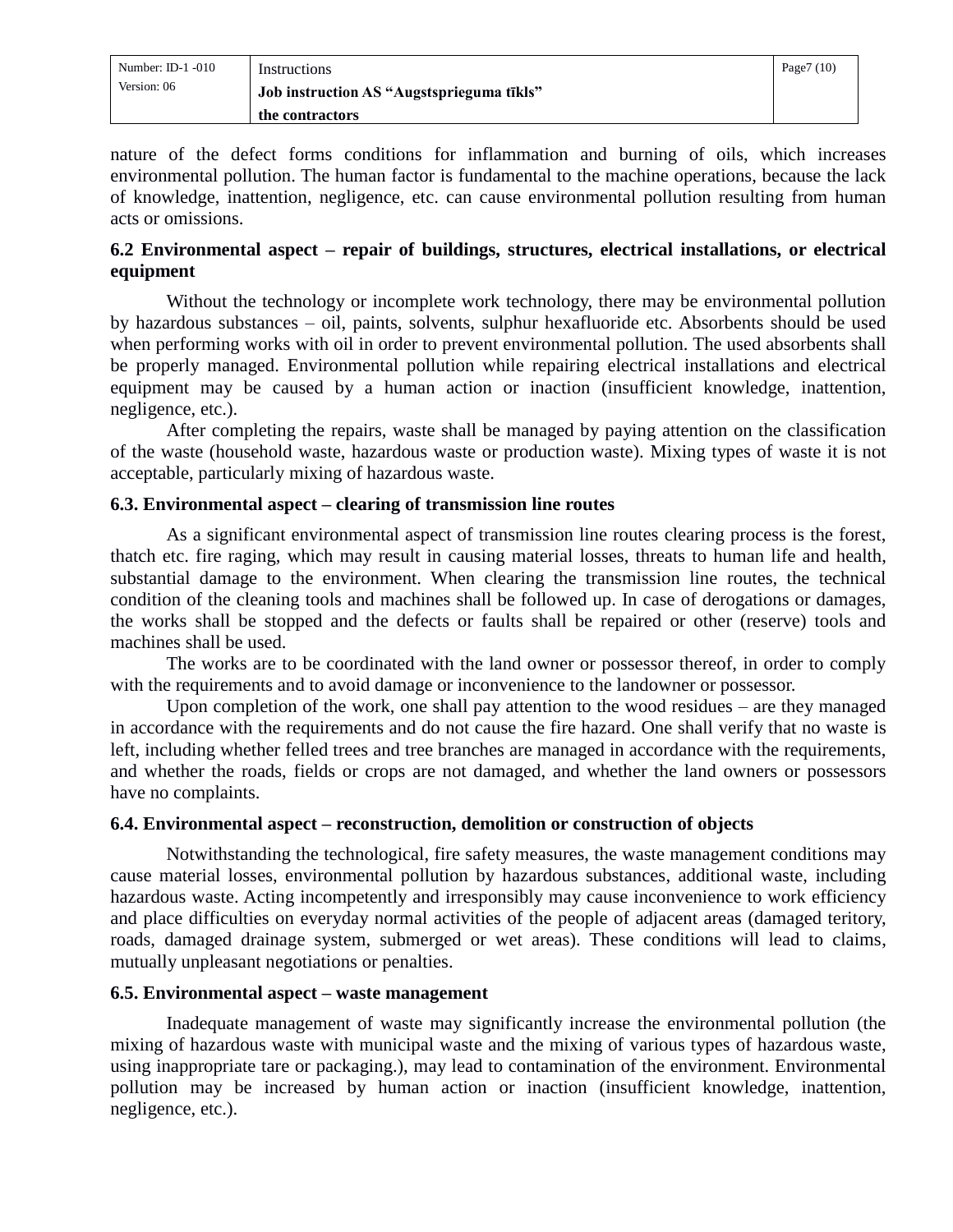| Number: ID-1 $-010$ | Instructions                              | Page $8(10)$ |
|---------------------|-------------------------------------------|--------------|
| Version: 06         | Job instruction AS "Augstsprieguma tīkls" |              |
|                     | the contractors                           |              |

Remember that hazardous waste is harmful and dangerous (due to their physical and chemical properties), their entering the environment is detrimental to the environment, but in the future may endanger human health.

### <span id="page-7-0"></span>**7. What do you need to know about AST energy efficiency principles?**

Energy consumption during daily activities may be affected by the technical condition of the operating equipment, machines, devices, as well as habits, knowledge and organization of daily activities and actions of the staff.

With regard to the technologies used (equipment, instruments, or machines), AST lays down the requirements in the procurement regulations, performance of work projects or it is within the contractor's own interests to work energy efficiently.

As regards to staff habits, knowledge and organisation of daily activities and actions, the following principles shall be taken into account:

- Compliance with recommendations on the indoor climate of buildings and premises; if possible, when ventilating the premises, the heating and air-conditioning equipment shall be turned-down, thus ventilation of premises for short periods (approximately 5 minutes) are performed with draughts (in this case, major air exchange is rapidly carried out retaining the construction of the premises –the walls and the ceiling - as a thermal inertia – the walls and the ceiling cannot cool / heat);
- In order to reduce unjustified electricity use for lighting, employees must follow to that all lights would not be switched-on without the need; when leaving the premises for more than 5 minutes, the lighting must be switched-off;
- Electric tools and machines must be maintained in good technical condition and any technical defects shall be addressed in a timely manner. It should be followed up that the means of transportation or specialised transport and mechanical machinery engines are not running too long without the need for it.

In cases of uncertainty or in cases where one has any questions or suggestions regarding energy efficiency principles, one may apply to AST staff responsible for work supervision of contractors.

### <span id="page-7-1"></span>**8. An extract from JSC "Augstsprieguma tīkls" policies of quality, environment, energy managements, labour protection and occupational health**

### **8.1. JSC "Augstsprieguma tīkls" quality policy:**

- Operation in the interests of sustainable development of the country ensures equal access to the electricity transmission system and its services and the continuous, safe and sustainable transmission of electricity throughout Latvia.
- Leadership and Unity in Achieving Objectives AST's management promotes staff unity and solidarity, creates awareness, creates an environment in which employees engage in the successful achievement of AST's goals.
- Process-oriented approach clearly defines processes and their interactions in order to continuously improve and ensure effective performance through joint planning, performing, testing and acting.
- An evidence-based approach to decision-making adopts effective decisions based on operational and development needs, objective data, AST knowledge, available technology and innovation, information analysis and experience.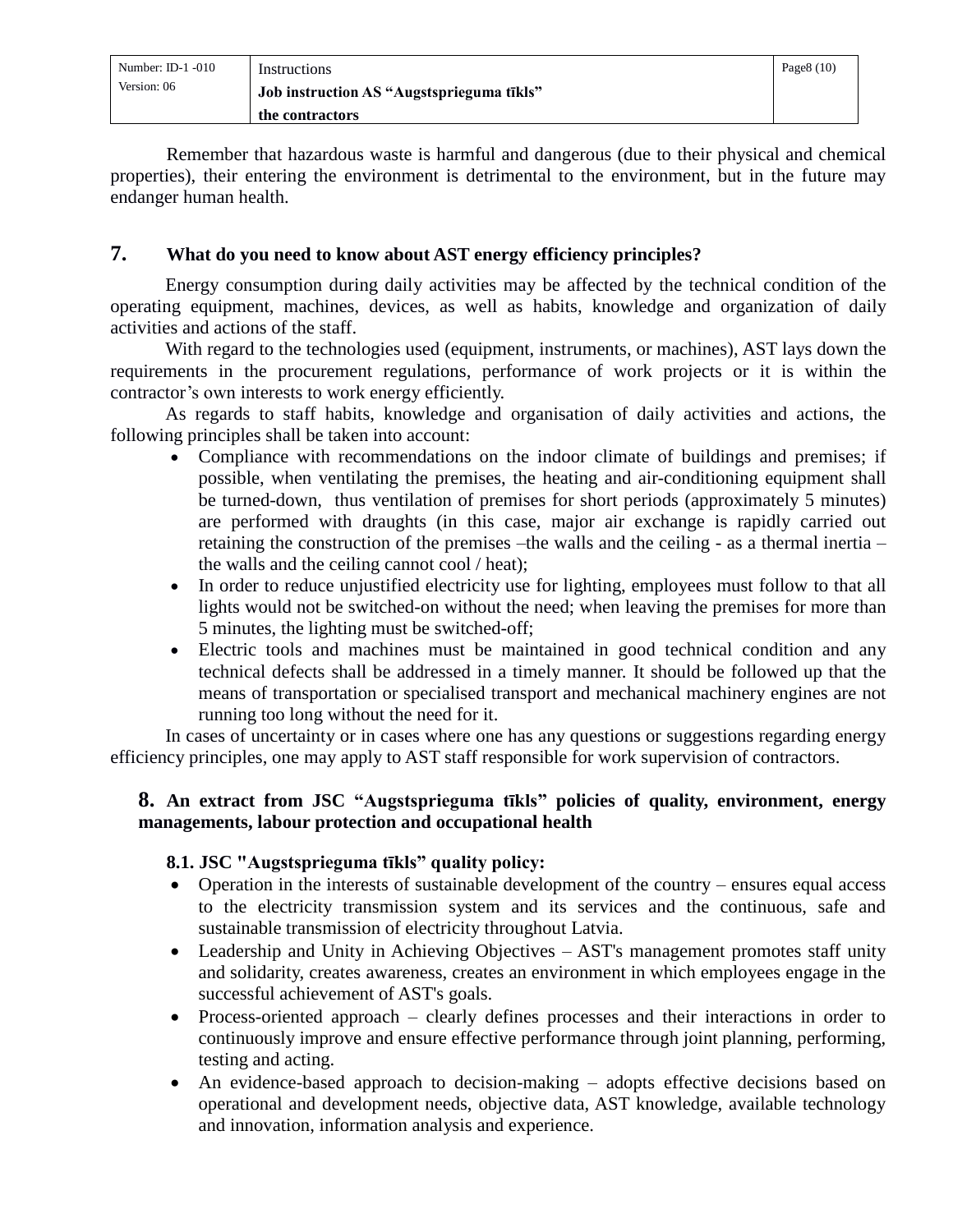| Number: ID-1 $-010$ | Instructions                              | Page $9(10)$ |
|---------------------|-------------------------------------------|--------------|
| Version: 06         | Job instruction AS "Augstsprieguma tīkls" |              |
|                     | the contractors                           |              |

- Collaboration Collaborates with clients, partners, contractors and shareholders and parties involved in a responsible manner to ensure effective operation and sustainable development of AST, while respecting national sustainable development interests.
- Staff involvement and competence AST staff are involved in the development and maintenance of QMS, maintaining policies, actively communicating and expressing opinions. AST ensures the principle of lifelong learning in its work so that AST's staff are competent, open to innovation and technologies that help them develop and improve.
- Continuous, developmental perfection identifying and prioritizing the achievement of the goals necessary to increase and develop the processes, QMS, achievements and AST's value.
- Risk and Possibilities AST manages the internal and external environment, operational incidents, information and communications with a view to eliminating or reducing risks to a reasonable level, as well as evaluating the options for improving the efficiency and processes of AST's quality management system.

### **8.2. Labour Protection policy:**

JSC "Augstsprieguma tīkls" will take measures to prevent accidents at work and occupational diseases:

- with zero tolerance against any violations of the requirements of internal procedures and regulatory documents on labour protection, thus promoting the responsibility of managers and staff for the quality of their work and increase the level of customer satisfaction.

The main principles for solving labour protection issues are:

- compliance with the labour protection requirements under the Law of the Republic of Latvia;
- forming such working environment as to avoid the risks of the work environment or mitigate the inevitable impact of the work environment risk;
- preventing the risks of the work environment;
- adapting the work to the individual, mainly in terms of the layout of the workplace, work equipment and the choice of working and production methods;
- giving priority to collective labour protection measures over individual labour protection measures;
- preventing the risks of the work environment for the safety and health of employees who, in accordance with regulatory enactments, need special protection;
- instructing and training employees with regards to labour protection;
- carrying out assessment of work environment risk by single risk assessment methodology;
- carrying out the internal monitoring of the work environment using a computerised system of internal supervision of the work environment;
- collecting information on accidents that have or almost have happened in the past, information on occupational diseases and carrying out an analysis, evaluation of this information and the adoption of measures to reduce the accidents.

# **8.3. Environmental protection policy:**

JSC "Augstsprieguma tīkls" Environment policy objective is to continuously improve JSC "Augstsprieguma tīkls" environmental performance by preventing or reducing the harmful effects on the environment, using the natural resources rationally and introducing the best available techniques in all JSC "Augstsprieguma tīkls" areas of activity.

The main principles to be followed in the field of the environment are as follows:

 The company organizes its operation and development in line with sustainable development principles, taking into account the economic and environmental dimensions and complying with the law in the field of environmental protection;